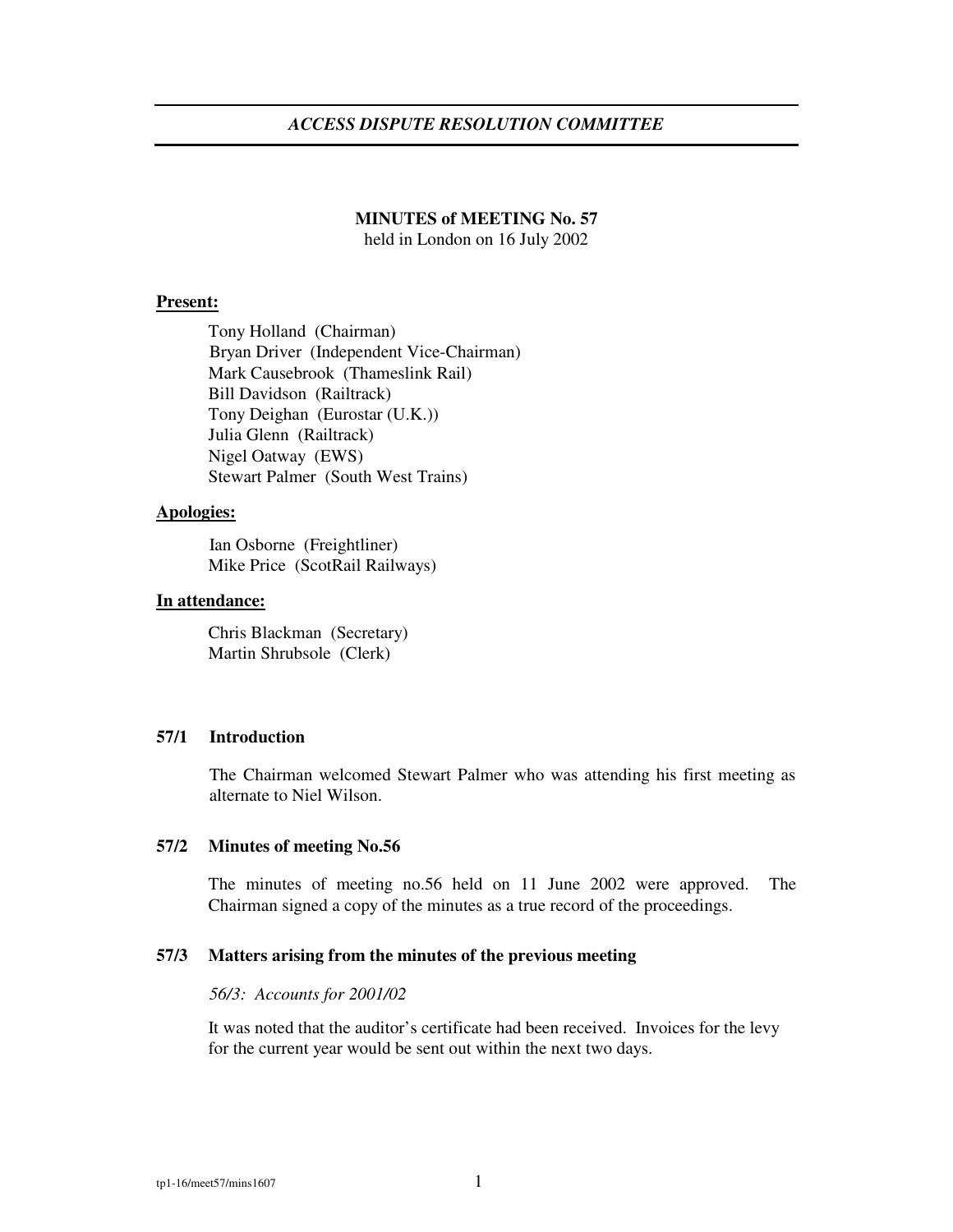## *56/5: New Railtrack/EWS contract: terms relating to the handling of disputes*

It was noted that it had now been clarified that disputes which may be appealed to the Regulator after a hearing by one of the Sub-Committees are excluded from the list of matters which, under the terms of the new Railtrack/EWS contract, may be referred to the High Court.

It was also noted that the parties concerned now accept that the term Industry Committee is interpreted as being the Access Dispute Resolution Committee itself, and that disputes arising from Parts D, F, and G of the Track Access Conditions, also Condition H11, fall to be heard by the requisite Sub-Committee.

# **57/4 The 7 th Annual Report**

The final draft of the seventh Annual Report was tabled, and the Committee noted that it had taken cognisance of all the points and suggestions made by Members.

The Independent Vice-Chairman asked that a small section on page 20 should be redrafted to improve the clarity, but, when this had been done, he indicated that he would be willing to sign off the document, which was in respect of his last year as Chairman.

Members congratulated the Secretariat, and the Clerk in particular, on the professionalism and care which they had taken in preparation of the document.

## **57/5 Finalisation of Proposals for Change to the Access Dispute Resolution Rules**

Members noted the final draft of the proposed changes to the Rules and agreed that they wished both the amendment to Rule A3.9.1 and that to A3.9.3 to be included in the package of the proposals. They also agreed one minor correction to the proposal for Rule A5.4.8.

It was noted that the procedure for making a Proposal for Change is that it should be sponsored by an Industry Party. This had usually been done by Railtrack in the past, but on this occasion Eurostar (U.K.) agreed to act in this capacity.

The Committee also noted that invoices for the levy on all Industry Parties for the current financial year are due to be sent out within the next 48 hours. Members recalled the difficulties experienced in getting Industry Parties to pay the levy invoice within the prescribed period of time. It was foreseen that the measures proposed in respect of amendments to Rules A3.9.1 and A3.9.3 would encourage Industry Parties to comply with the Rules, but Members wished to be advised by the Secretary, by the end of the prescribed period for payment, a list of those companies that had failed to comply with Rules. This list would be minuted at the next meeting of the Committee.

## **57/6 Inconsistency between appeal procedures in Conditions D, F and G**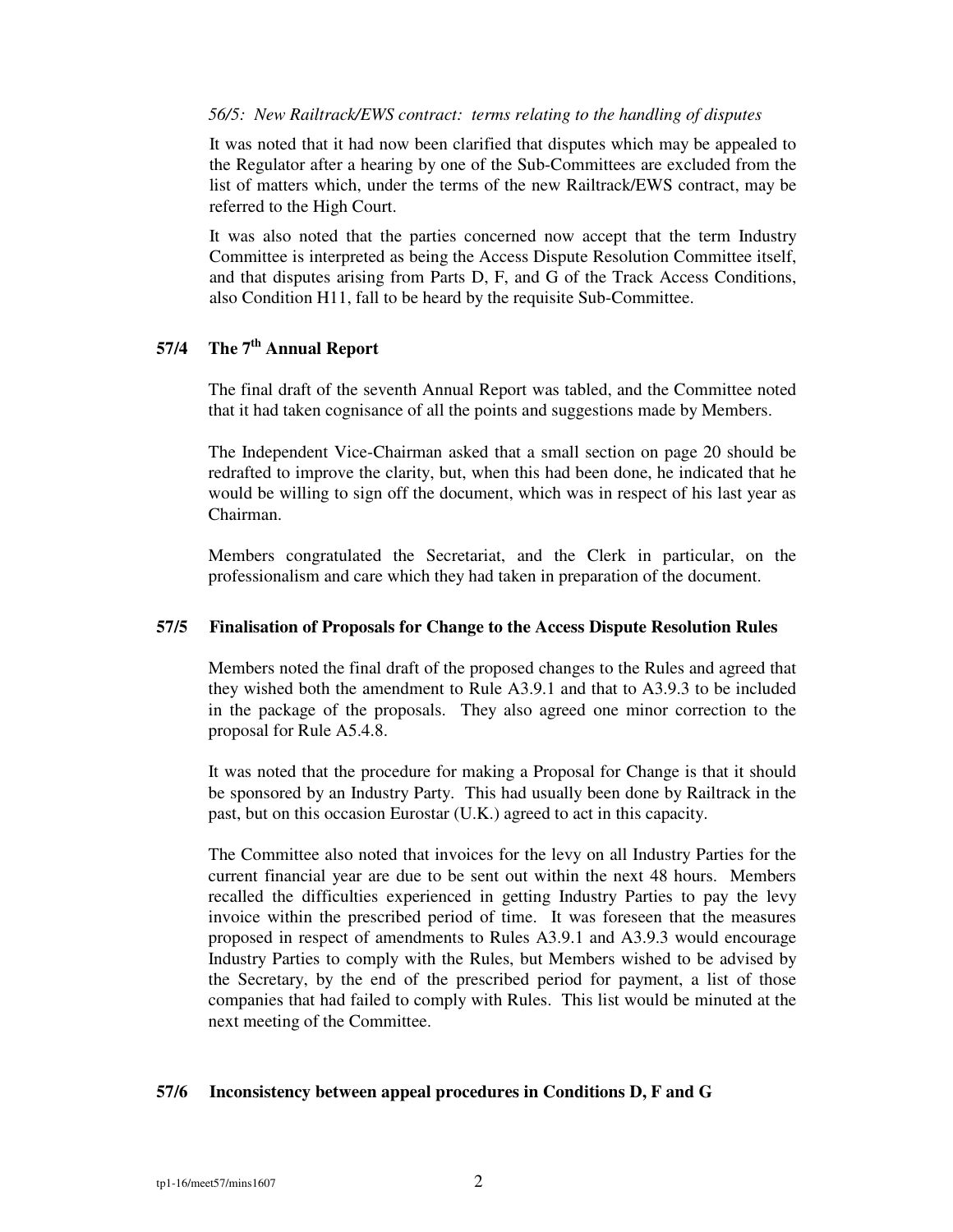Members noted that whilst there was a laid down period of time prescribed in Track Access Conditions D5.2, there was no equivalent prescription of time allowed in which to submit an appeal in Condition F (Vehicle Change), nor in Condition G (Network Change). The secretariat advised that, at the time of the drafting of the Access Conditions this apparent discrepancy had not been detected or discussed, and that it appeared to be an act of omission rather than commission.

Members considered that it was inappropriate to leave the position open-ended and took the view that there should be equivalent paragraphs in Conditions F and G to mirror that in the first paragraph of Condition D5.2. Clearly, the period prescribed in Part D (7 days) is necessarily short because of the underlying urgency associated with the timetable preparation process, and a period of no more than 90 days was considered appropriate for specification in Parts F and G. This would allow sufficient time for parties to adequately assess the implications of a Determination.

Members asked for an appropriate amendment to each of Parts F and G to be prepared and submitted as a Proposal for Change at the same time as the proposals already discussed for changes to the Access Dispute Resolution Rules.

Action: Secretary

## **57/7 "Boilerplate" paragraphs**

The Chairman explained that 2 days had been set aside later in the month for the Network and Vehicle Change Sub-Committee to deal with references nv44 and nv45 from Great North Eastern Railway on the subject of compensation for Network Change.

Whilst he is concerned that points of law should be properly addressed, and if necessary this might mean submissions prepared by lawyers, he was concerned that many of the issues in dispute were about the size and applicability of figures, the resolution of this being a managerial exercise rather than a legal one. The matter calls for serious dialogue between mangers of their respective companies.

Members recalled that, during the hearing of reference AD21, the two Train Operators concerned had bandied about large sums of money, but when they had been directed by the Committee to list the actual figures in dispute, it emerged that many were very small and in the case of some headings was £NIL. Members agreed that it is up to the Committee to ensure, in line with the philosophy of the dispute resolution processes, that General or Line Managers attend the Committee to present the case and to crystallize the issues.

The Chairman continued by telling the Committee that he had had a further meeting with the Rail Regulator, and the discussion had been extremely useful.

The Chairman advised members that he was seeking to make some adjustments to the style of the drafting of the decisions of the Committee. It was noted that there was a record produced which was a full synopsis, but not a verbatim account, of the proceedings of a hearing. The Determination is a shorter document, but